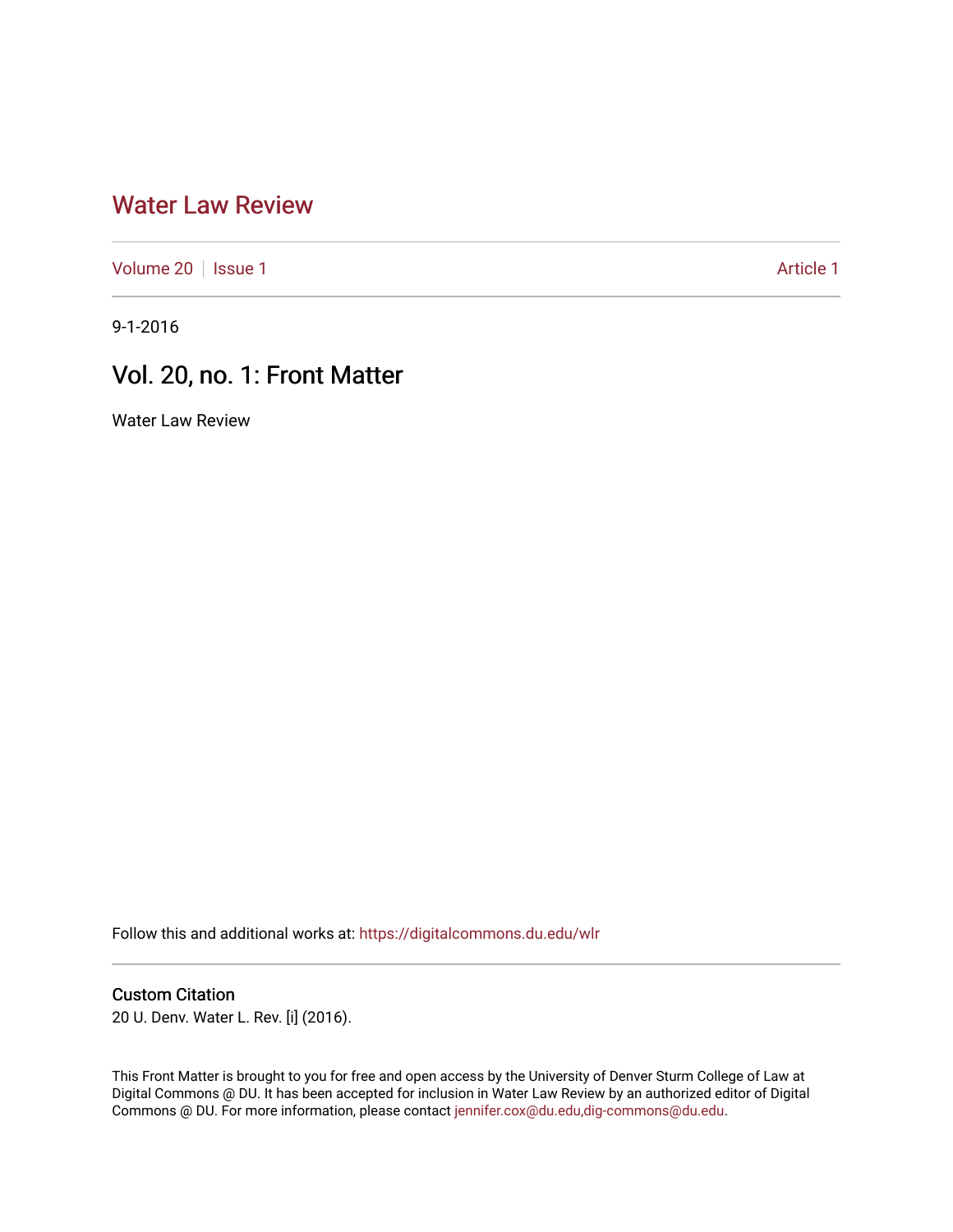# UNIVERSITY OF DENVER **WATER LAw REVIEW**

### **ARTICLES**

Evolving Water Law and Management in the U.S.

Introduction *john* C. *Peck* 

Evolving Water Law and Management in the U.S.: Delaware *james* R. *May* 

Evolving Water Law and Management in the U.S.: Kansas *john* C. *Peck* 

Evolving Water Law and Management in the U.S.: Montana *Irma S. Russell* 

A Recipe for Breach: *Kansas v. Nebraska* s Unclear Equity Standards Will Breed Interstate Water Litigation *Theodore E. Yale* 

Thirsty for a Solution: Promoting More Efficient Water Use in the West *Casey Clowes, Tessa Hustead, and Daniel Kolomitz* 

A Lawyer's Guide to Ethical Issues in Enforcement Proceedings *Mary Viviano and Heidi* K. *Ruckriegle* 

# POETRY **RECEIVED**

Selections of Poetry *Justice Gregory J. Hobbs, Jr.* **APR 1 4 2017** 

University of Denver<br> **I** Law Library LEGISLATIVE REPORT

CONFERENCE REPORTS

# COURT REPORTS

Volume 20/Issue 1/Fall 2016



K 25 .N364 v.20 no.1 2016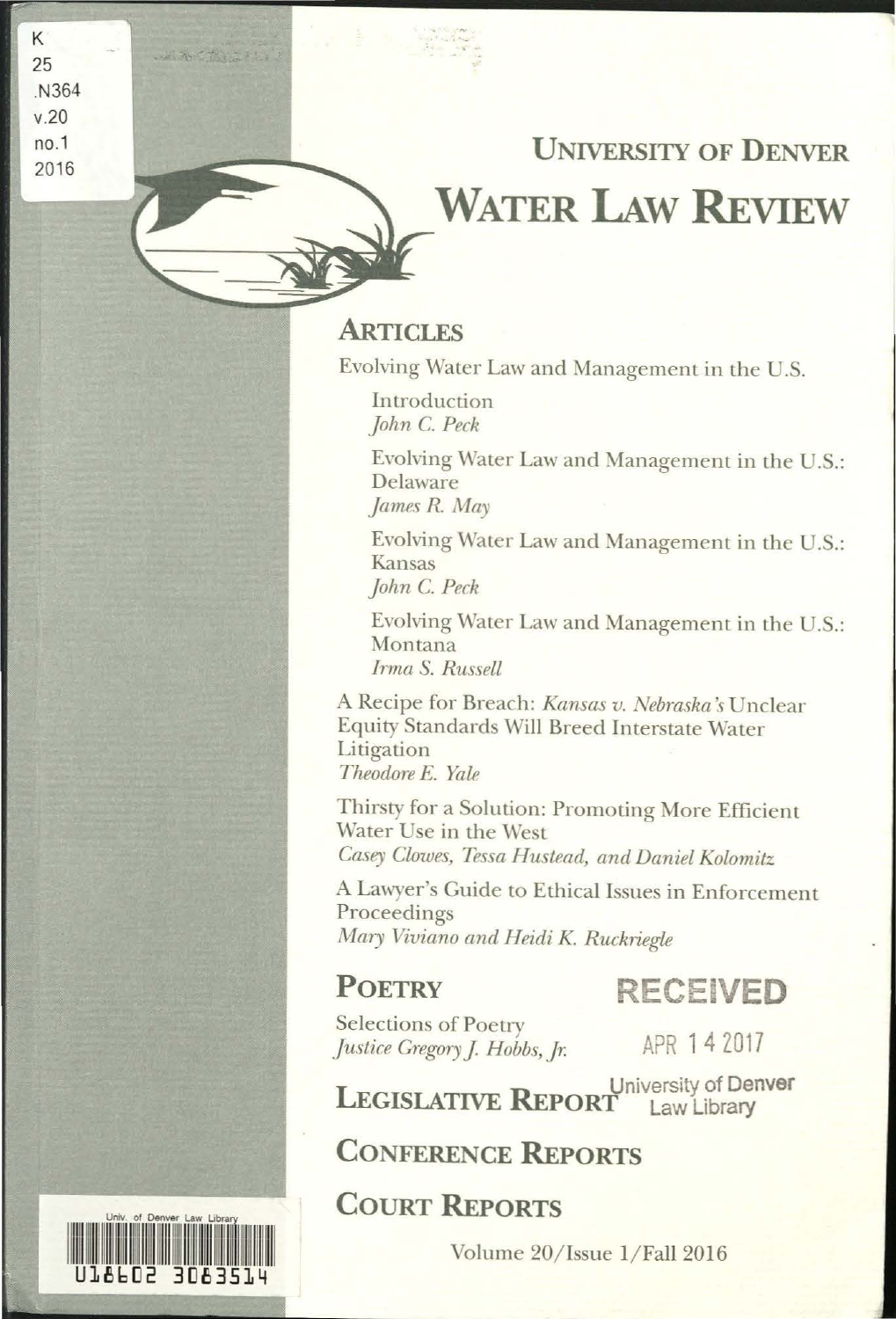# **UNIVERSITY** OF **DENVER WATER LAW REVIEW**

**VOLUME** 20 **ISSUE** 1 FALL **2016**

#### EDITORIAL BOARD

Editor-in-Chief **BLAINE BENGTSON**

Managing Editors **JOSH BOISSEVAIN** MATTHEW KILBY

Production Editor HEATHER CAMPBELL **BURGESS**

Business Editor **DANA** SHOWALTER

Online Content Editor **KATHLEEN CUNILIO**

Court Reports Editors **STEPHEN KLEIN LANNA GIAUQUE**

Symposium Editors SARAH RICE ROBERT PETROWSKY

Sources Editor **MONICA CUEVA** KRETZCHMAR

Articles Editors WHITNEY PHILLIPS TUCKER **ALLEN** VICTORIA HAMBLEY **JOSH ODEN VANN** ELLERBRUCH

#### **SENIOR STAFF** EDITORS

BRIAN **HINKLE REGINALD** NORRIS **CONNOR PACE**

CHISTOPHER **MCGOWNE** 

### **STAFF** EDITORS

**GIA AUSTIN** JEREMY FRANKEL **ALICIA GARCIA** KELSEY HOLDER RYAN **HULL**

**N.** RIOUX **JORDAN DALTON** KELLEY KOLE KELLEY TREVOR LAMBIRTH ERICA **MONTAGUE**

TRAVIS PARKER **LINDSAY A.** RATCLIFF **GRACEN** SHORT REBECCA **SPENCE TINA XU**

### **FACULTY** ADVISORS

TOM **.** ROMERO, **II,** ASSOCIATE PROFESSOR, ASSISTANT PROVOST OF **IE** RESEARCH **AND CURRICULUM INITIATIVES**

FEDERICO CHEEVER, PROFESSOR, CO-DIRECTOR OF **ENVIRONMENT AND NATURAL** RESOURCES LAW PROGRAM

**JUSTIN** PIDOT, **ASSOCIATE** PROFESSOR WITH **TENURE**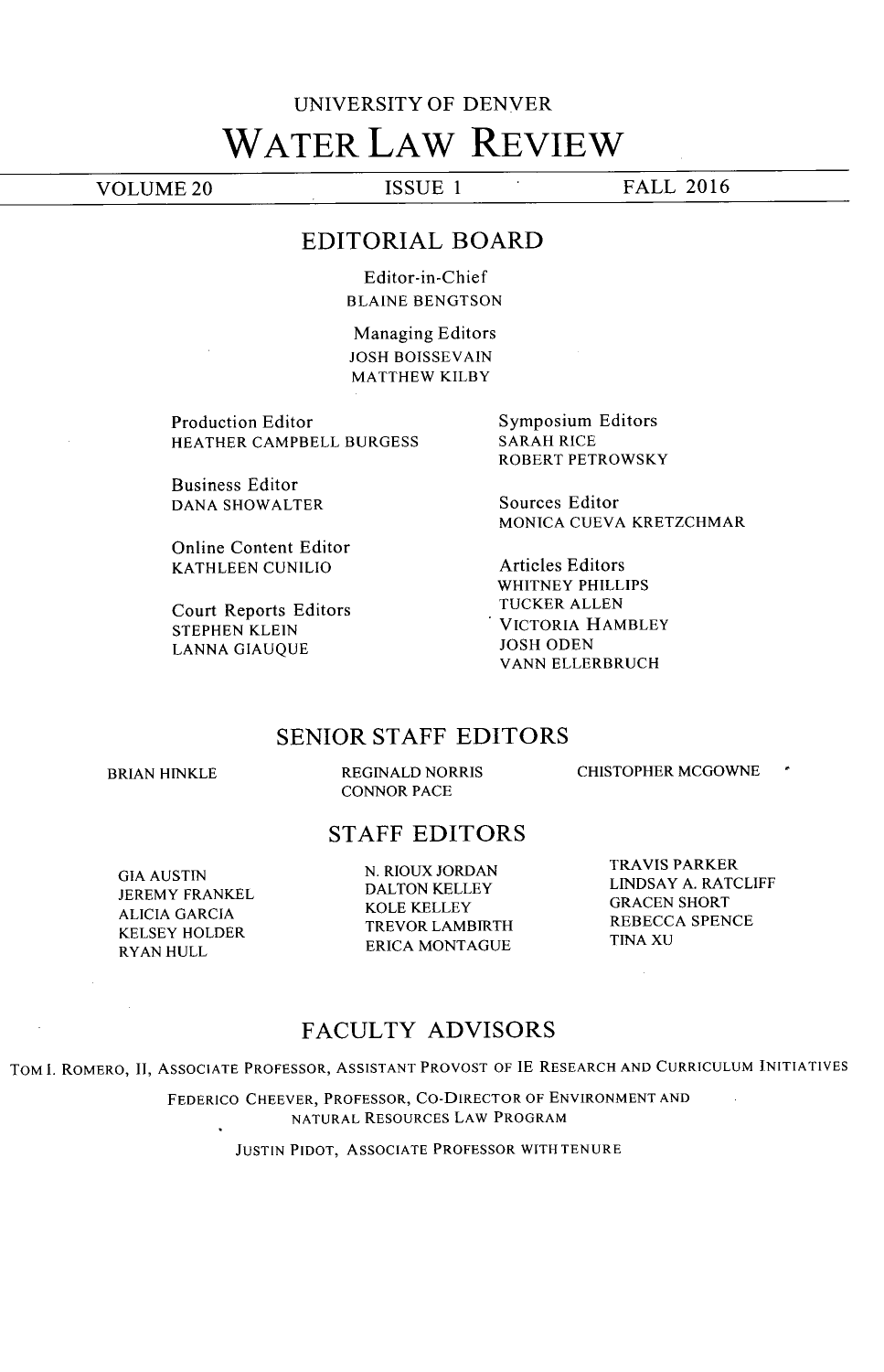### ADVISORY BOARD

#### **2016-2017**

**ALLISON** ALTARAS, Esq. Otten Johnson Robinson Neff **&** Ragonetti

AMY W. **BEATIE,** Esq. Executive Director Colorado Water Trust

WILLIAM H. **CAILE,** Esq. Holland **&** Hart, LLP

**JAMES** CORBRIDGE Professor Emeritus University of Colorado, School of Law

**JOHN J. CYRAN** Panorama Water Law, **LLC**

**JOHN** M. DINGESS, Esq. Hamre, Rodriguez, Ostrander **&** Dingess, **PC**

HARRISON **C. DUNNING** Professor of Law Emeritus University of California at Davis School of Law

BARBARA **J.B. GREEN,** Esq. Sullivan Green Seavy, **LLC**

**SCOTT** GROSSCUP, Esq. Balcomb **&** Green, **PC**

RET. **JUSTICE** GREGORY HOBBS Distinguished Jurist in Residence and Co-Director of the Environment and Natural Resources Law Program, University of Denver Sturm College of Law

**STEPHEN** LEONHARDT, Esq. Burns, Figa **&** Will, **PC**

JIM LOCHHEAD CEO/Manager Denver Water

RYAN **MCLANE,** Esq. Franz **&** Discroll, PLLP

DAVID ROBBINS, Esq. Hill **&** Robbins, **PC**

**SUSAN** RYAN, Esq. Water Referee Colorado Water Division Five **-** Colorado River Basin

**JANICE SHEFTEL,** Esq. Maynes Bradford Shipps & Sheftel, LLP

HOLLY STRABLIZKY, Esq. Eagle County Attorney's Office

**A. DAN** TARLOCK Professor Chicago-Kent School of Law Illinois Institute of Technology

**JASON** TURNER, Esq. Colorado River Water Conservation District

DICK WOLFE, P.E. State Engineer Colorado Division of Water Resources

DR. PATRICIA WOUTERS IWRA Board of Directors Director, Water Law and Policy Programme, University of Dundee, Scotland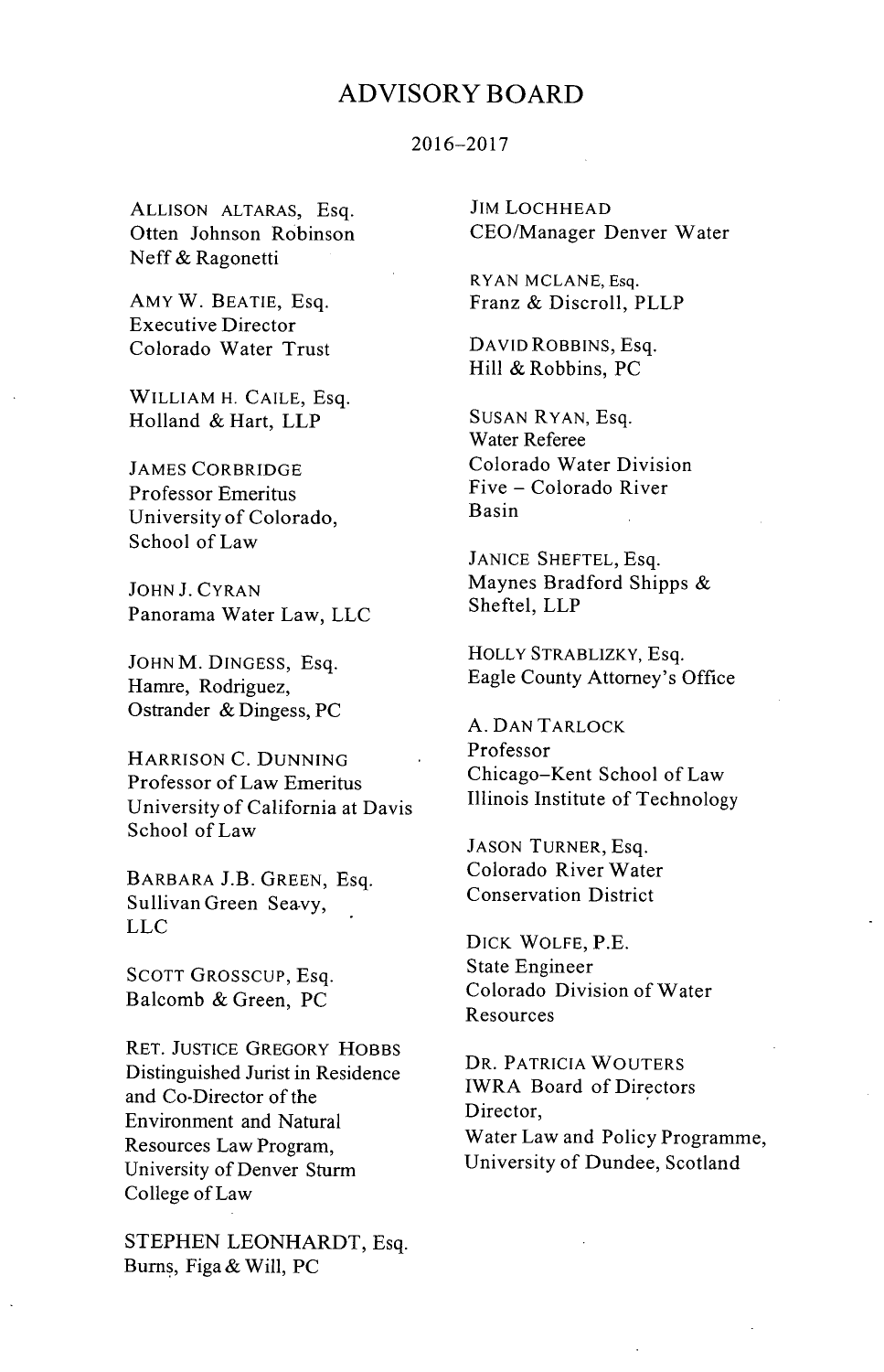#### Copyright **C 2016 by** the WATER LAW REVIEW University of Denver (Colorado Seminary) Sturm College of Law WATER LAW REVIEW is published twice annually at the University of Denver, Sturm College of Law

Annual Subscriptions: Institution/professional rate **...............................** \$40.00 Student **rate............................................. \$20.00**

> Please address subscriptions to: Business Editor Water Law Review University of Denver Sturm College of Law **2255** East Evans Avenue Denver, Colorado **80208 USA** Telephone: **(303) 871.6223** Facsimile: **(303) 871.6503** http://www.duwaterlawreview.com wlr@law.du.edu

Subscriptions will renew automatically unless timely notice of termination is received. The Water Law Review welcomes inquiries concerning its tax-deductible donor program.

Single Issues: Institution/professional rate **................................ \$25.00** Student rate **............................................. \$15.00**

> For single volumes, bound sets, and microfilm, contact: William **S.** Hein **&** Company, Inc. **1285** Main St., Buffalo NY **14209-1987 USA** Telephone: **(800) 828.7571**

The opinions and conclusions expressed in this volume are solely those of the authors and do not necessarily reflect the views of the University of Denver Sturm College of Law or the Water Law Review. This publication is presented with the understanding that neither the publishers nor the authors are engaged in rendering legal or other professional services. In no event, including negligence on the part of the authors, reviewers, or the publisher, will the authors, reviewers, or the publisher be liable for any direct, indirect, or consequential damages resulting from use of this material.

**ISSN # 1521 - 3455** Cover and logo **by** Lee Demary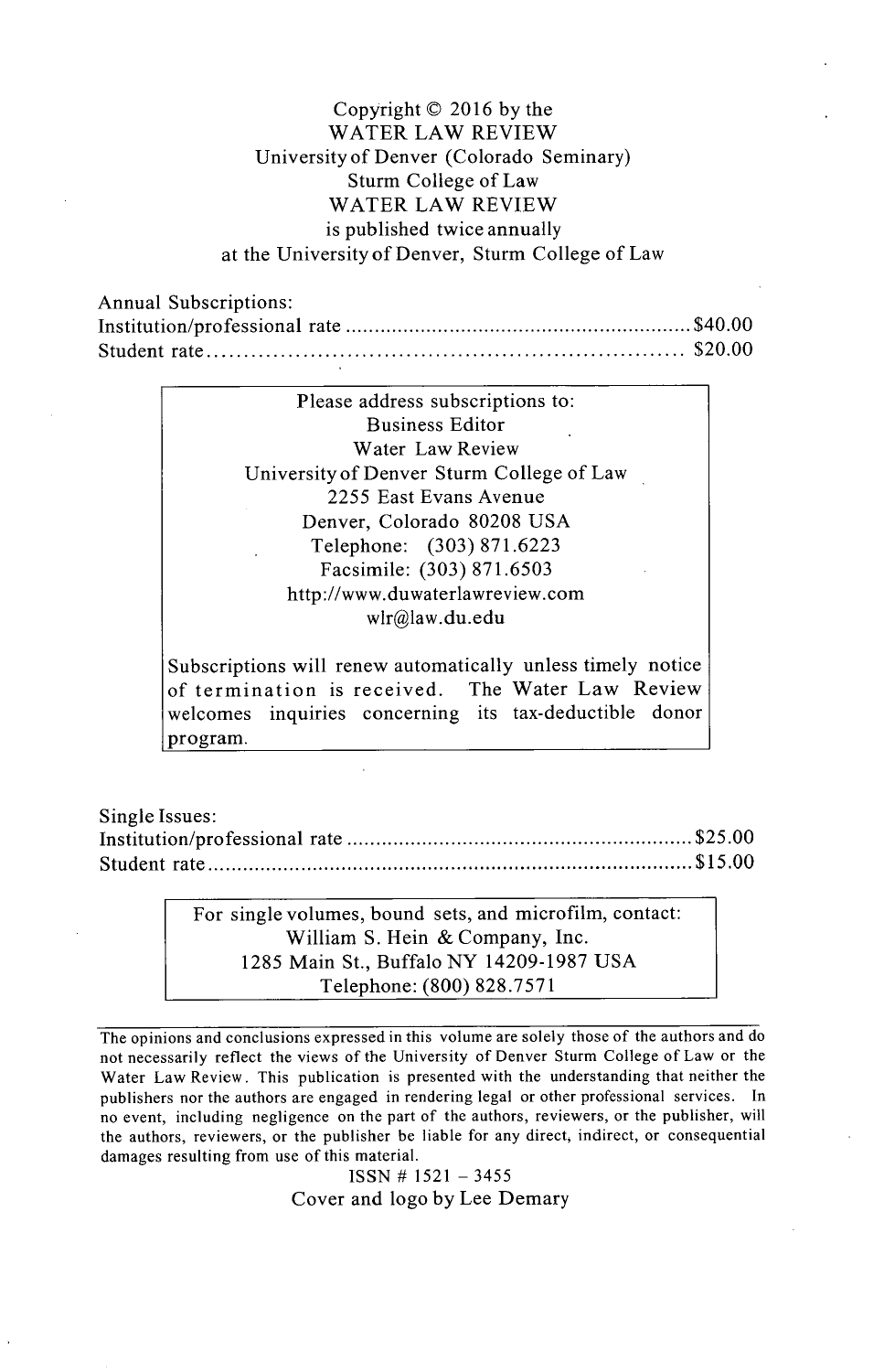### **MANUSCRIPT SUBMISSION GUIDELINES** FOR **AUTHORS**

### EDITORIAL POLICY

The Water Law Review welcomes the submission of articles of timely interest to the water law community. Articles should discuss topical issues in water law and related areas, such as environmental and natural resource law, and land use. They should provide an original, analytical, and in-depth treatment of the issue rather than a summary of previous research efforts. Anonymous peer review of articles is available upon request. In addition to articles, the Water Law Review also invites submissions of shorter works, such as book reviews, commentaries, and bibliographies.

#### STYLE

Articles should be well organized, concisely written, and presented in an articulate and scholarly manner. Accordingly, authors should minimize their use of direct quotes.

#### FORMAT

Manuscripts considered for publications must be typed, double-spaced, and formatted to fit on  $8\frac{1}{2}$  x 11 paper. The text should be broken into appropriate headings and subheadings and should conform to the Chicago Manual of Style (16th ed. 2010). Citations to references and authorities should be contained in footnotes. Footnotes may also include elaboration on points raised in the text or references to research sources pertaining to points peripheral to those discussed in the text. Footnotes must conform with The Bluebook: **A** Uniform System of Citation (20th ed. **2016),** published **by** the Harvard Law Review Association. Footnotes should be current as of the date of submission. Send hardcopy submissions to: University of Denver Water Law Review, **2255** East Evans Avenue, #447, Email electronic submissions, as an attached file in Microsoft Word format, to wlr@law.du.edu.

The Water Law Review will accept submissions at any time. For consideration for publication in the spring journal, submissions should be received **by** November **1** of the prior year. For consideration for publication in the fall journal, submissions should be received **by** August **1.**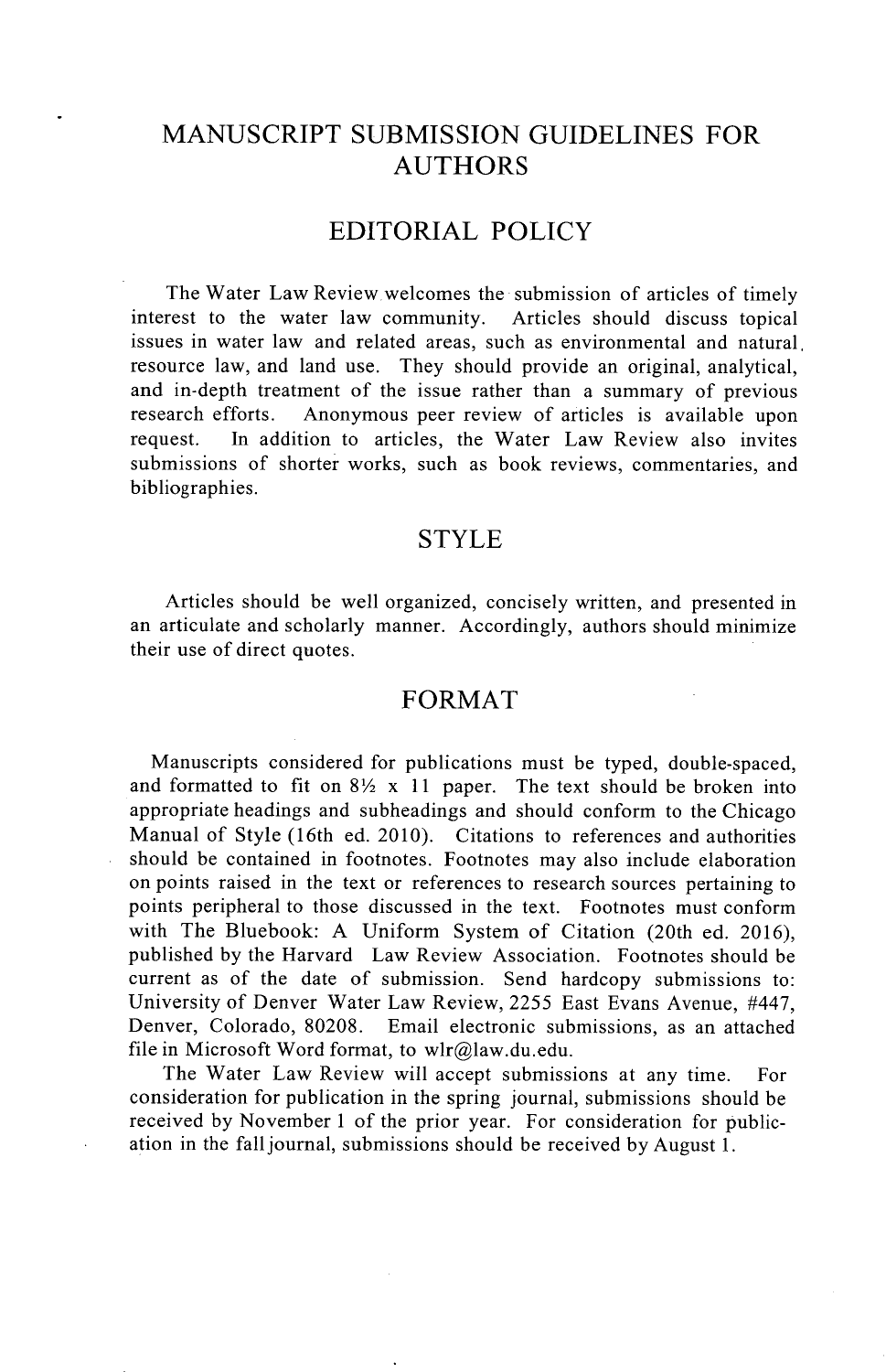### THE **UNIVERSITY** OF DENVER STURM **COLLEGE** OF LAW **FACULTY**

#### **2016-2017**

#### ADMINISTRATIVE OFFICERS

Rebecca Chopp, Ph.D., Chancellor Gregg Kvistad, B.A., M.A., Ph.D., Provost and Executive Vice Chancellor Craig Woody, B.B.A., M.Acc., Vice Chancellor for Business **&** Financial Affairs Renell Wynn, B.A., Vice Chancellor of Communications **&** Marketing Barbara **J.** Wilcots, B.A., M.A., M.A., Ph.D, Associate Provost for Graduate Studies Paul H. Chan, B.A., **J.D.,** University Counsel Bruce P. Smith, B.A., M.A., **J.D.,** Ph.D., Dean of the Sturm College of Law Viva Moffat, B.A., M.A., **J.D.,** Associate Dean of Academic Affairs and Professor of Law Joyce **S.** Sterling, B.A., M.A., Ph.D., Associate Dean of Faculty Development and Professor of Law Catherine **E.** Smith, B.A., M.A., **J.D.,** Associate Dean for Institutional Diversity and Inclusiveness and Professor of Law Eric Bono, B.A., **J.D.,** Assistant Dean for Career Opportunities Jessica Boynton, B.S., **J.D.,** Assistant Dean for Student Affairs lain Davis, **M.S.,** Assistant Dean of Student Financial Management and Admissions Laura **E.** Dean, B.A., **M.S.,** Assistant Dean of Alumni Relations Clinton R. Emmerich, B.S., M.B.A., Assistant Dean of Finance and Administration

Meghan **S.** Howes, B.A., B.F.A., Assistant Dean of Communications

Ricki Kelly, B.S., **J.D.,** Assistant Dean of Development

#### **FACULTY**

Robert Anderson, B.A., **J.D.,** Professor of the Practice

- Rachel **S.** Arnow-Richman, B.A., **J.D.,** LL.M, Director, Workplace Law Program and Chauncey Wilson Memorial Research Professor
- Debra Austin, B.M.E., **J.D.,** Ph.D., Professor of the Practice
- Rebecca Aviel, B.A., **J.D.,** Associate Professor of Law
- Tanya Bartholomew, B.A., **J.D.,** Associate Professor of the Practice

Brad Bartlett, B.A., **J.D.,** Visiting Assistant Professor

Arthur Best, A.B., **J.D.,** Professor of Law

Jerome Borison, B.S., **J.D.,** LL.M., Associate Professor of Law

Stacey Bowers, B.S., **J.D., MLIS,** Ph.D., Associate Professor of the Practice

- **J.** Robert Brown, Jr., B.A., M.A., Ph.D., **J.D.,** Director, Business **&** Commercial Law Program and Professor of Law
- Phoenix Cai, B.A, **J.D.,** Director, Roche International Business LLM Program and Associate Professor of Law
- John Campbell, B.A., **J.D.,** Assistant Professor of the Practice

Bernard Chao, B.S., **J.D.,** Associate Professor of Law

Federico Cheever, B.A., M.A., **J.D.,** Co-Director, Environmental and National Resources Law Program and Professor of Law

Alan K. Chen, B.A., **J.D.,** William M. Beaney Memorial Research Chair and Professor

Roberto L. Corrada, B.A., **J.D.,** Mulligan Burleson Chair in Modern Learning and Professor of Law

Courtney K. Cross, B.A., **J.D.,** LL.M., Visiting Assistant Professor

Patience Crowder, B.A., **J.D.,** Associate Professor of Law

Susan **D.** Daggett, B.A., **J.D.,** Executive Director, Rocky Mountain Land Use Institute and Assistant Professor of the Practice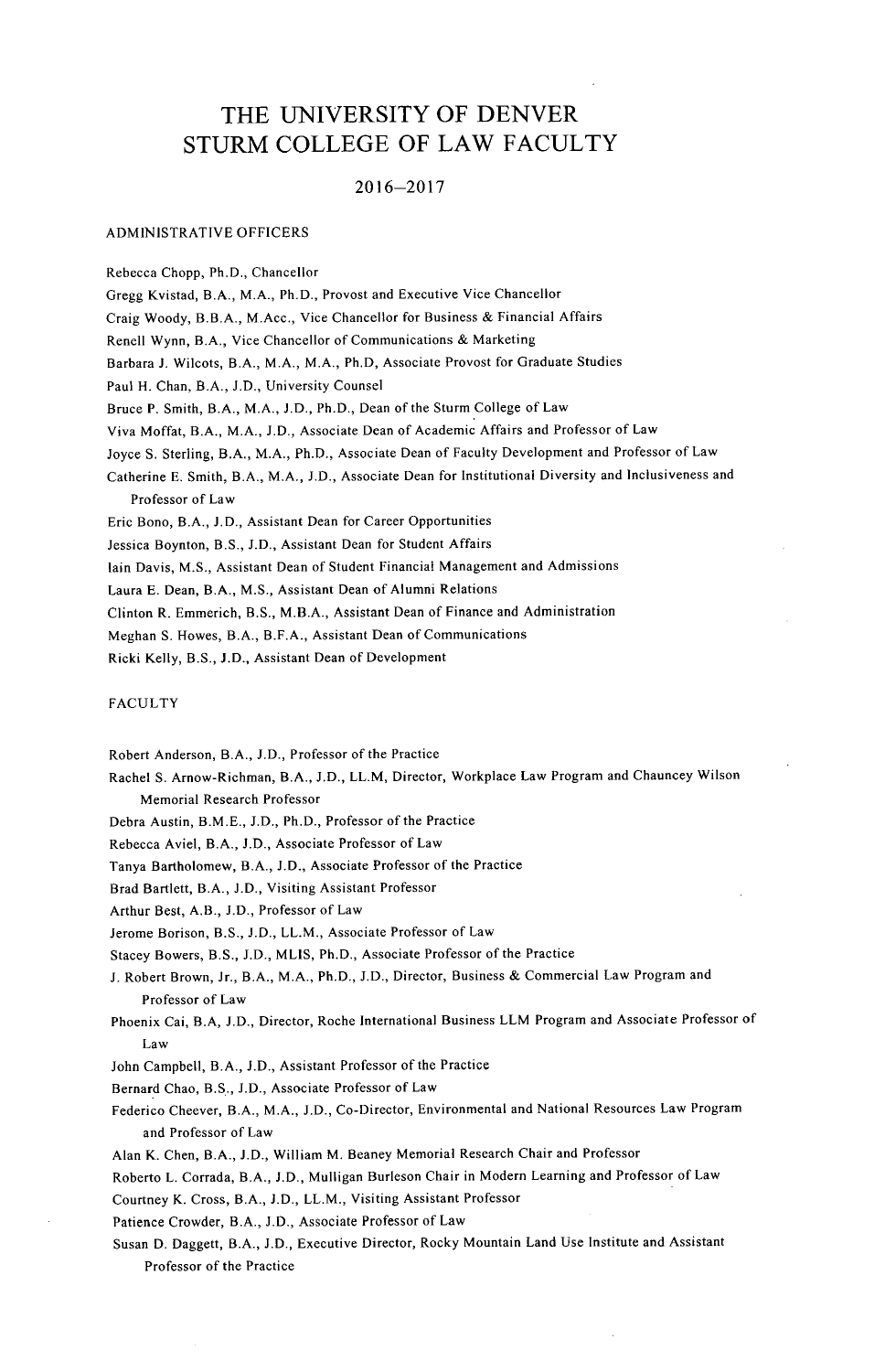- Denise DeForest, B.A., **J.D.,** Visiting Assistant Professor of the Practice
- K.K. DuVivier, B.A., **J.D.,** Professor of Law
- Nancy **S.** Ehrenreich, B.A., **J.D.,** LL.M., Professor of Law
- Ian Farrell, L.L.B., L.L.M., Associate Professor of Law
- Alexi Freeman, B.A., **J.D.,** Director, Externships and Public Interest Initiatives and Associate Professor of the Practice
- Samantha Galvin, B.A., **J.D.,** LL.M., Assistant Professor of the Practice of Taxation
- César Cuauhtémoc García Hernández, A.B., J.D., Assistant Professor of Law
- Rashmi Goel, B.A., LL.B., **J.S.M., J.S.D** candidate, Associate Professor of Law
- Robert M. Hardaway, B.A., **J.D.,** Professor of Law
- Gregory **J.** Hobbs, Jr., B.A., **LD.,** Co-Director, Environmental and National Resources Law Program and Distinguished Jurist in Residence
- Mark Hughes, A.B., **J.D.,** Assistant Teaching Professor
- Sheila K. Hyatt, B.A., **J.D.,** Professor of Law
- Danielle Jefferis, B.A., **J.D.,** Visiting Assistant Professor of the Practice
- Scott Johns, B.A., **J.D.,** Director, Bar Passage Program and Professor of the Practice
- Jose Roberto Juarez, Jr., A.B., **J.D.,** Professor of Law
- Sam Kamin, B.A., **J.D.,** Ph.D., Vicente Sederberg Professor of Marijuana Law and Policy
- Martin Katz, A.B., **J.D.,** Professor of Law
- Michael Kovaka, B.A., **J.D.,** Visiting Assistant Professor of the Practice
- Tamara L. Kuennen, B.A., **J.D.,** LL.M, Professor of Law
- Margaret Kwoka, B.A., J.D., Associate Professor of Law
- Jan **G.** Laitos, B.A., **J.D., S.J.D.,** John **A.** Carver, Jr. Professor of Law
- Christopher Lasch, B.A., **J.D.,** Associate Professor of Law
- Nancy Leong., B.A., B.Mus., **J.D.,** Associate Professor of Law
- Isaac Lodico, B.A., **J.D.,** LL.M., Assistant Professor of the Practice of Taxation
- Kevin Lynch., B.A., **J.D.,** Assistant Professor of Law
- Justin Marceau, B.A., **J.D.,** Animal Legal Defense Fund Professor of Law
- Lucy **A.** Marsh, B.A., **J.D.,** Professor of Law
- **G.** Kristian McDaniel-Miccio, B.A., M.A., **J.D.,** LL. M., **J.S.D.,** Professor of Law
- Amy McLellan, B.A., **J.D.,** LL.M., Director, Graduate Tax Online Program and Visiting Assistant Professor of the Practice of Taxation
- Viva Moffat, B.A., M.A., **J.D.,** Associate Dean of Academic Affairs and Professor of Law
- Suzanna Moran, B.A., **M.S., J.D.,** Associate Professor of the Practice
- Ved P. Nanda, B.A., M.A., LL.B., LL.M, Thompson **G.** Marsh Professor of Law
- Colleen O'Laughlin, B.S., B.A., **J.D.,** Visiting Assistant Professor of the Practice

Lucas Osborn, B.S., **J.D.,** Visiting Associate Professor

- Stephen L. Pepper, **A.B., J.D.,** Professor of Law
- Justin Pidot, B.A., **J.D.,** Associate Professor of Law
- Patty Powell, B.A., **J.D.,** Director, Academic Achievement Program and Assistant Professor of the Practice
- Randy Robinson, B.S., **J.D.,** Visiting Assistant Professor of the Practice
- Edward **J.** Roche, Jr., B.B.A., **J.D.,** Professor of Law
- Tom **1.** Romero, **II,** B.A., **J.D.,** Ph.D., Assistant Provost of **IE** Research and Curriculum Initiatives and Associate Professor of Law
- Laura L. Rovner, B.A., **J.D.,** LL.M., Ronald V. Yegge Clinical Director and Professor **of** Law
- Nantiya Ruan, B.A., **J.D.,** Hartje **&** Reese LP Chair and Professor of the Practice of Law
- Thomas Russell, B.A., M.A., **J.D.,** Ph.D., Professor of Law
- David Schott, B.S., **i.D.,** Director, Trial Advocacy Program and Professor of the Practice
- Michael Siebecker, B.A., **J.D.,** LL.M., M.Phil., Ph.D., Professor of Law
- Catherine **E.** Smith, B.A., M.A., **J.D.,** Associate Dean for Institutional Diversity and Inclusiveness and Professor of Law
- Don **C.** Smith, B.S., **J.D.,** LL.M., Associate Professor of the Practice
- Michael Sousa, B.A., **J.D.,** Associate Professor of Law